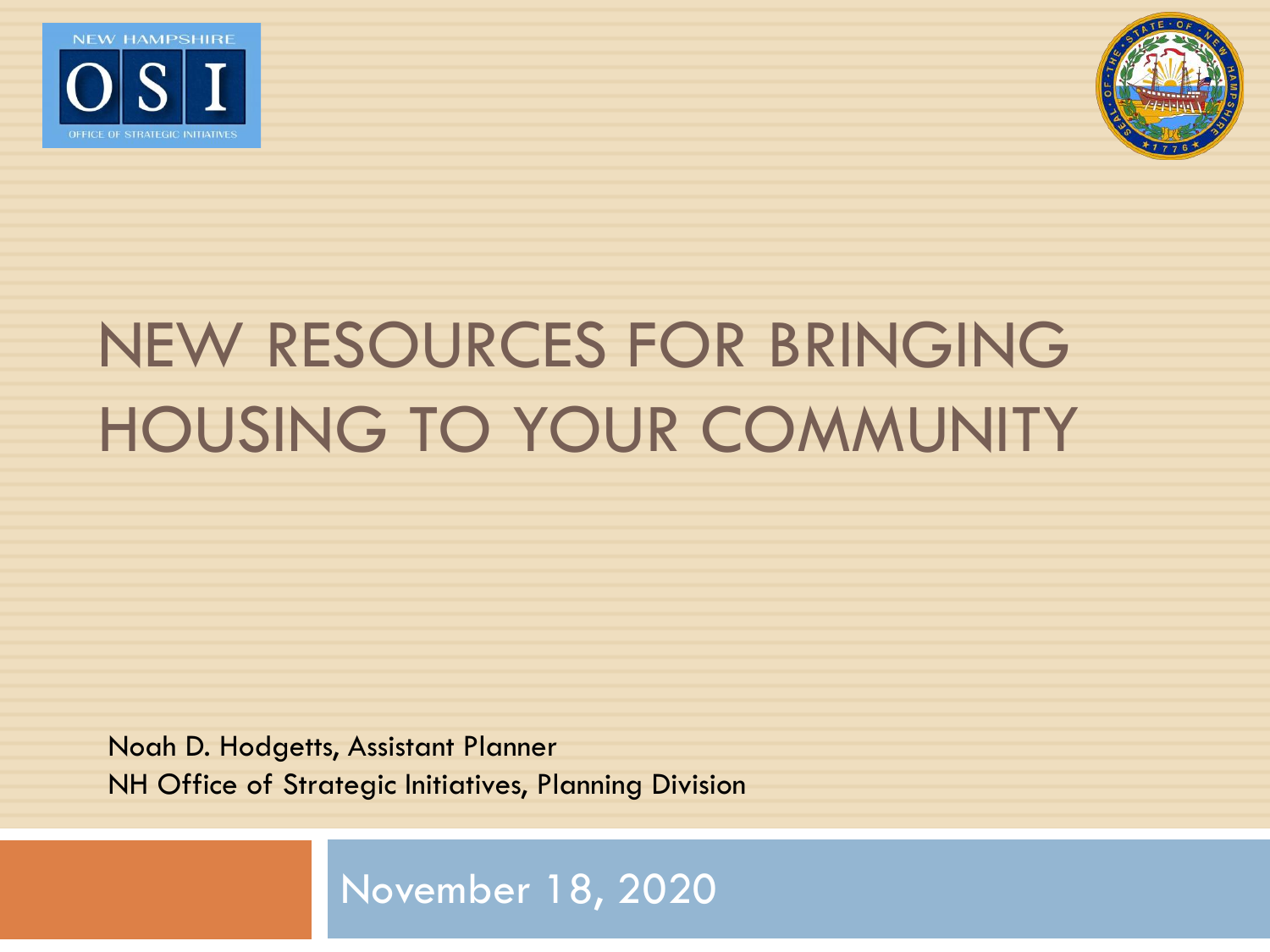#### Municipal Land Use Regulation Survey

□ RSA 675:9, which has been in effect since 1983 establishes the New Hampshire Office of Strategic Initiatives (OSI) as the state repository for all local land use regulations and documents

□ RSA 675:9 also authorizes OSI to conduct an annual survey of all municipalities in order to collect information pertaining to new and/or amended land use ordinances.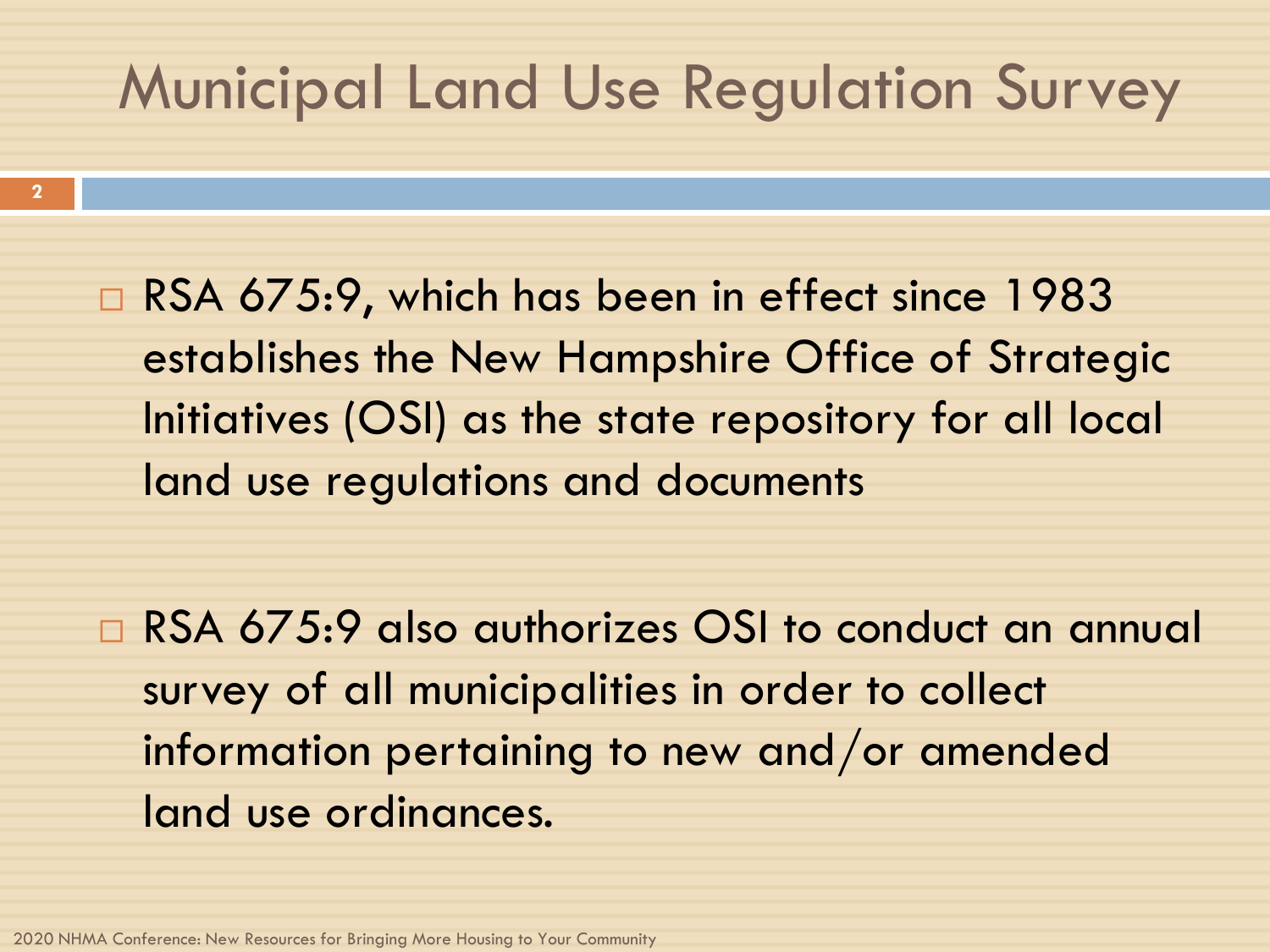#### 2019 - 2020 Survey Results

 Completed by all, but five of the state's **234** municipalities, **9** village districts with zoning authority, and Coos County

 Coos County has zoning authority over **23**  unincorporated places in the North Country

**130** communities submitted zoning amendment updates after their 2020 Annual Town Meeting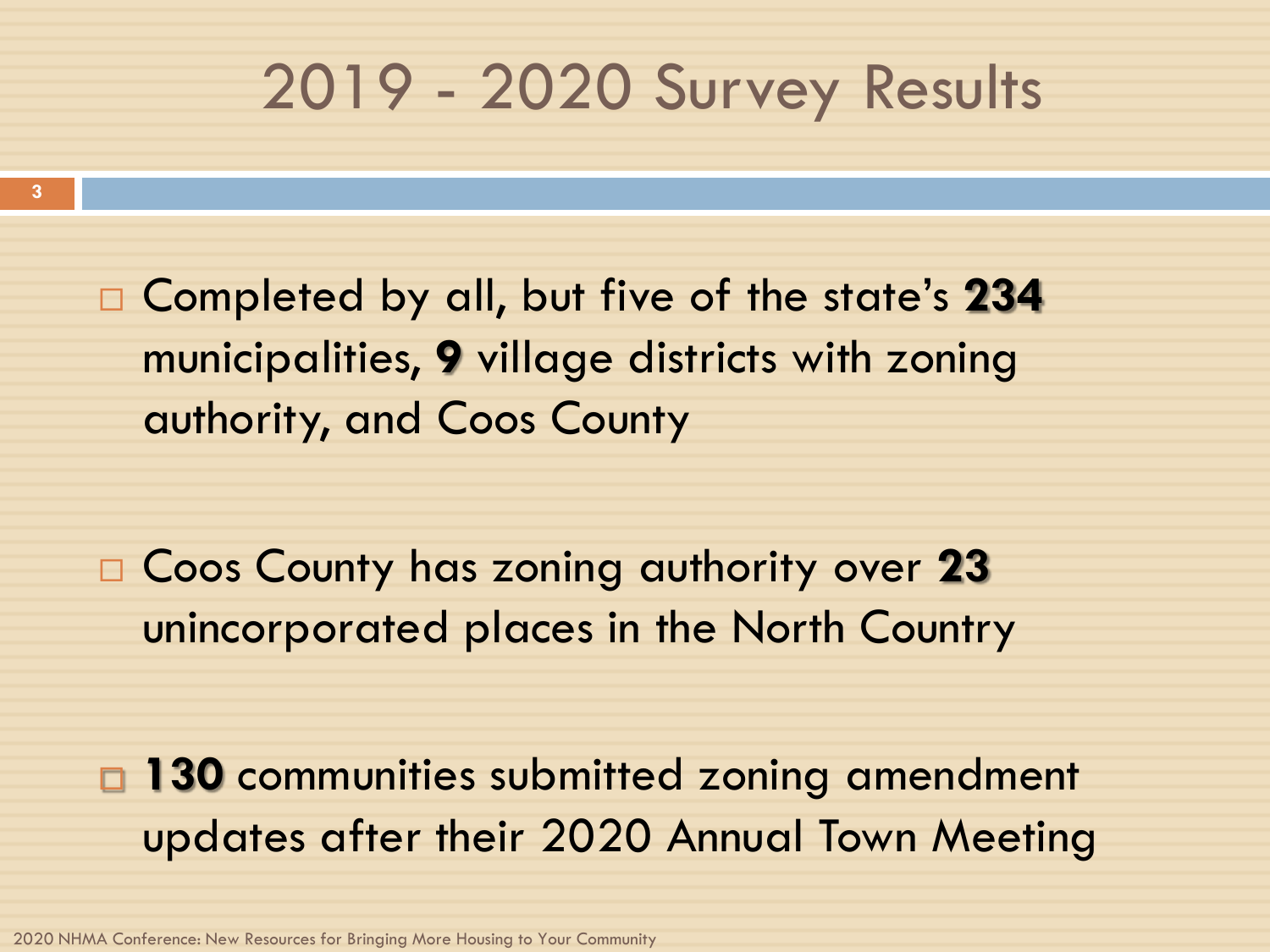### Municipal Land Use Regulation Survey Topics

- **n** Municipal Planning Organizational Structure
- Land Use Regulations/Documents
- **D** Master Plan Topics
- □ Housing Information
- **Building Code Information**
- **Economic Development**
- **Planning & Development Techniques**
- Water & Shoreland Regulations
- **Energy Information**

2020 NHMA Conference: New Resources for Bringing More Housing to Your Community



2019 Municipal Land Use Regulation Annual Survey **New Hampshire Office of Strategic Initiatives** 

Note: highlighted fields were not included on the 2018 survey

#### PLEASE ONLY MARK CHANGES FROM THE 2018 SURVEY.

| . . |  |  |  | ua.c. |  |  |  |  |  |  |
|-----|--|--|--|-------|--|--|--|--|--|--|
|     |  |  |  |       |  |  |  |  |  |  |

Municipality Contact Information - Please enter the contact information for the main person who is completing this survey.

| First Name: | Last Name:            |  |
|-------------|-----------------------|--|
| Title:      | Phone Number:         |  |
| Email:      | Municipality Website: |  |

Municipal Planning Organizational Structure - Please check all boxes applicable to the municipality and enter additional information

| <b>Full-Time Planning Staff</b>          |  | Part-Time Planning Staff                                         |  |  |  |  |  |
|------------------------------------------|--|------------------------------------------------------------------|--|--|--|--|--|
| <b>Planning Consultant</b>               |  | The Regional Planning Commission Provides Circuit Rider Planning |  |  |  |  |  |
|                                          |  | Assistance To The Municipality                                   |  |  |  |  |  |
| Planning Board (RSA 673:1)               |  | Heritage Commission (674:44-a)                                   |  |  |  |  |  |
| Zoning Board of Adjustment (RSA 673:1)   |  | Historic District Commission (RSA 673:4, 674:46-a)               |  |  |  |  |  |
| Agricultural Commission (RSA 674:44-e)   |  | Housing Commission (RSA 674:44-h)                                |  |  |  |  |  |
| Conservation Commission (RSA 36-A:2)     |  | Parks/Recreation Commission (RSA 35-B:4)                         |  |  |  |  |  |
| Energy Committee/Commission (RSA 38-D:2) |  |                                                                  |  |  |  |  |  |

Land Use Regulations/Documents - Please enter the date last amended of any applicable municipal regulation and its web site link

| <b>Regulation/Document</b>               | Date Last<br>Amended<br>(month/day/yr.) | Website Link (if applicable) |
|------------------------------------------|-----------------------------------------|------------------------------|
| Capital Improvements Plan                |                                         |                              |
| <b>Driveway Regulations</b>              |                                         |                              |
| <b>Excavation Regulations</b>            |                                         |                              |
| Historic District Ordinance              |                                         |                              |
| Master Plan                              |                                         |                              |
| <b>Site Plan Regulations</b>             |                                         |                              |
| Subdivision Regulations                  |                                         |                              |
| Wireless<br>Telecommunications Ordinance |                                         |                              |
| Zoning Ordinance                         |                                         |                              |

Master Plan Topics - Please check all the boxes of the topics currently in the municipality's Master Plan (RSA 674:2).

| Vision (required)           |  | Cultural & Historic Resources |  | Natural Hazards   |  | Transportation                   |
|-----------------------------|--|-------------------------------|--|-------------------|--|----------------------------------|
| Land Use (required)         |  | Economic Development          |  | Natural Resources |  | Utility & Public Service         |
| Coastal Management          |  | Energy                        |  | Neighborhood Plan |  | Other Topics**                   |
| Community Design            |  | Housing                       |  | Recreation        |  | (i.e. Climate Change/Adaptation, |
| <b>Community Facilities</b> |  | Implementation                |  | Regional Concerns |  | Public Health, etc.)             |
| **Specify:                  |  |                               |  |                   |  |                                  |

Housing Information - Please complete all boxes applicable to the municipality.

| <b>Accessory Dwelling Unit</b><br>Ordinance (RSA 674:72) | Are Detached ADU's Permitted?<br>Is Principal Dwelling Unit Or<br>ADU Required To Be Owner-Occupied? | How Are ADUs Permitted?<br>(As Of Right, By Conditional Use<br>Permit Or Special Exception) |
|----------------------------------------------------------|------------------------------------------------------------------------------------------------------|---------------------------------------------------------------------------------------------|
| Workforce Housing Ordinance<br>(RSA 674:58)              | Workforce Housing<br>Multi-Family Overlay District                                                   | Inclusionary Zoning<br>(RSA 674:21)                                                         |
| Age-Restricted Housing<br>Regulations                    | Regulate Short-Term Rentals<br>(i.e. Airbnb)                                                         | Regulate Tiny Houses                                                                        |

Please continue to next page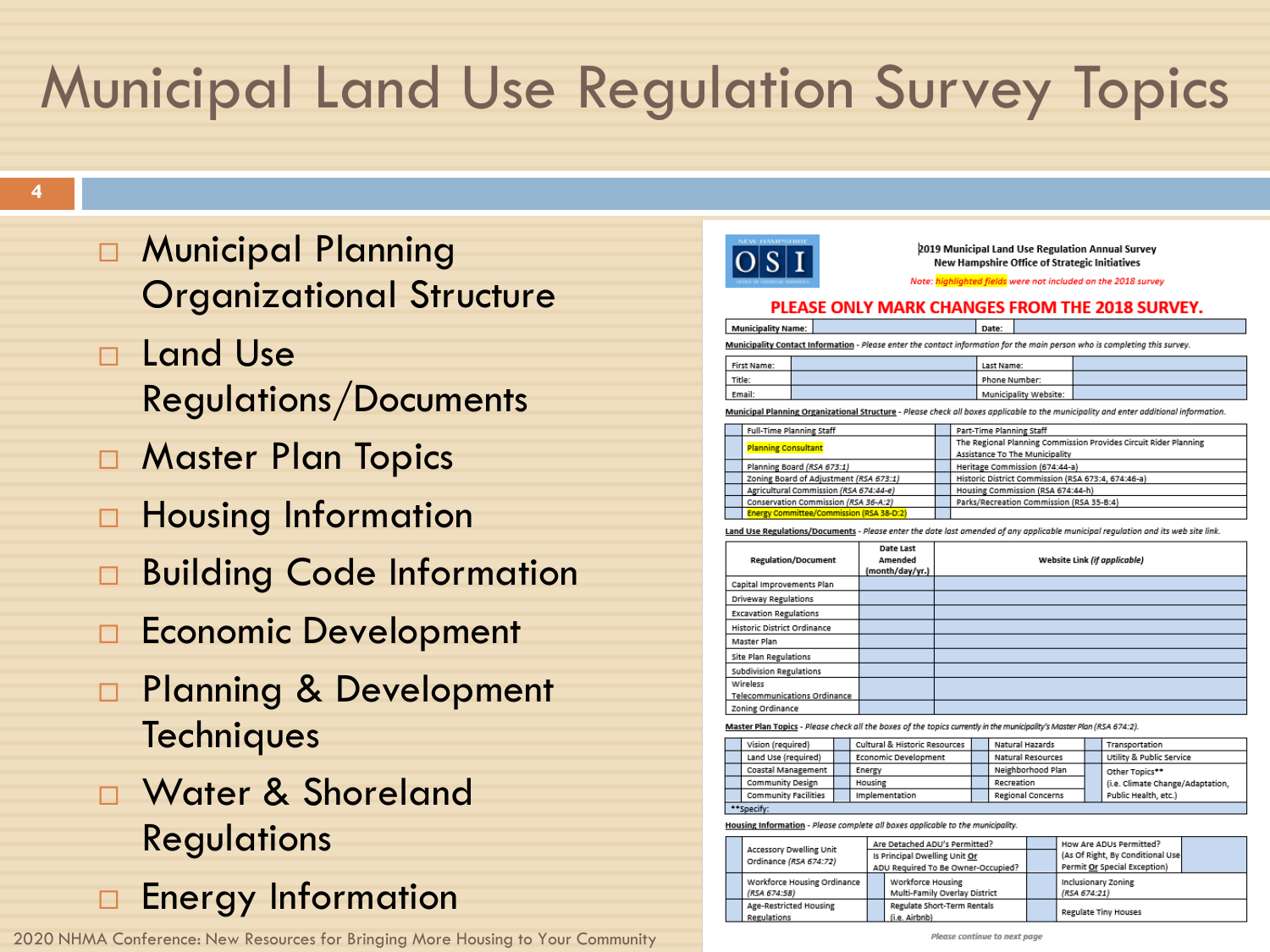#### Master Plans

- **31** communities have adopted master plan updates since the beginning of 2019
- An increasing number of communities are adopting master plan chapters which deviate from the master plan chapters enumerated in RSA 674:2

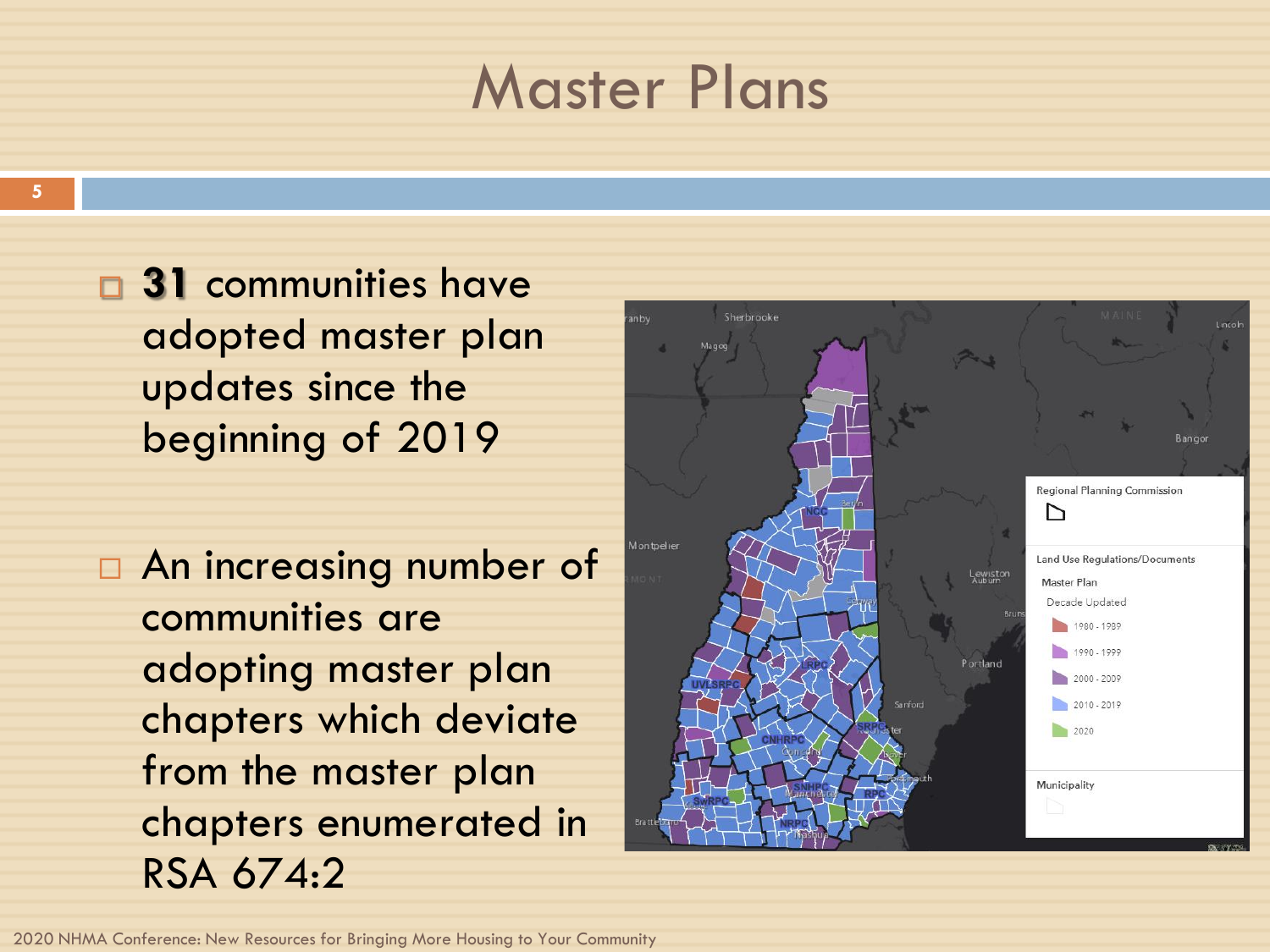## Housing Information

- □ Accessory Dwelling Unit Ordinance
- □ Workforce Housing **Ordinance**
- **Inclusionary Zoning**
- □ Age-Restricted Housing **Ordinance**
- Short Term Rental **Regulations**
- □ Tiny House Regulations

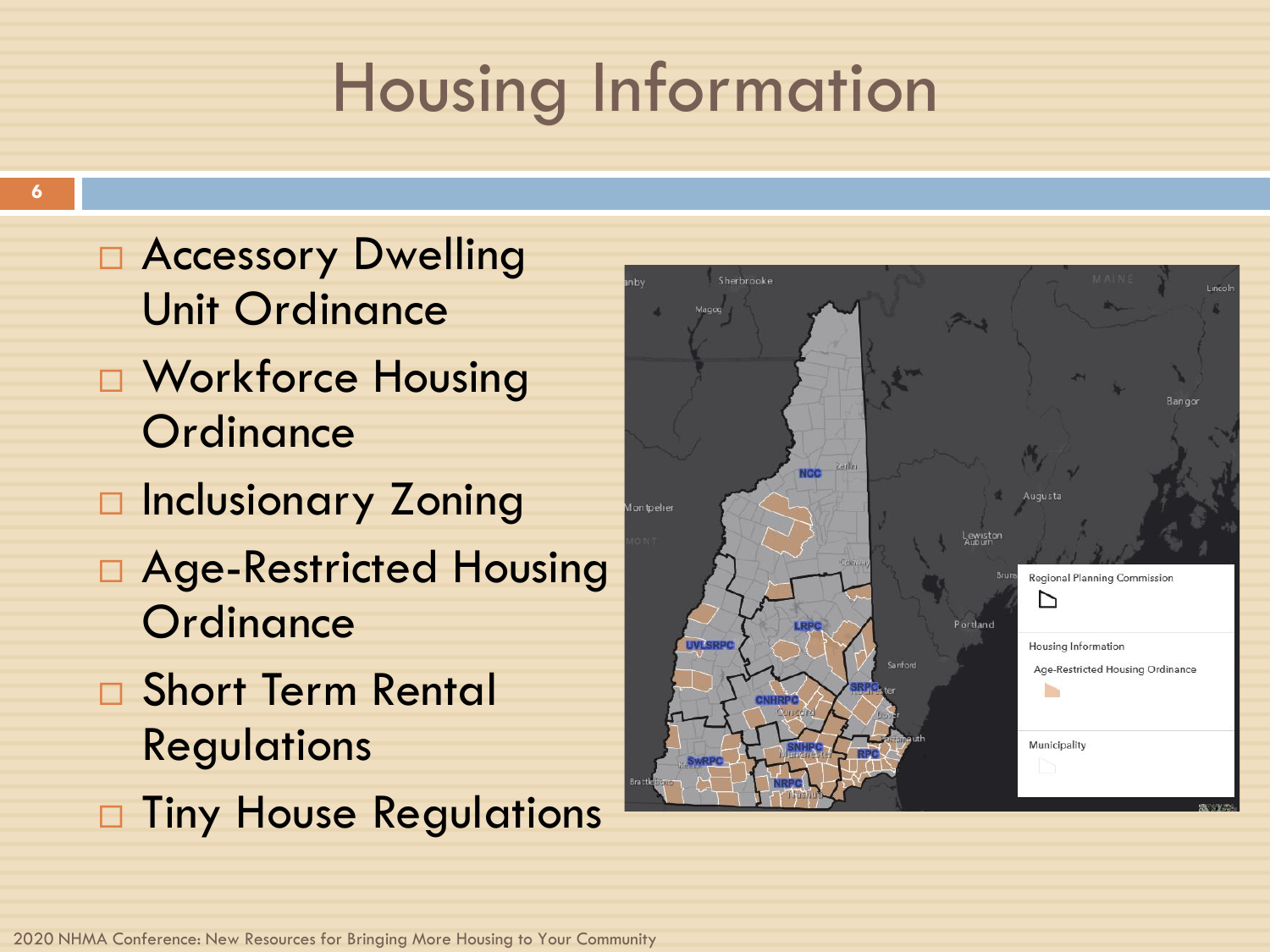#### Housing Development Ordinances

- **70** communities have a workforce housing ordinance or a workforce housing multi-family overlay district in accordance with RSA 674:58-61
- Only **48** of these communities have an inclusionary zoning provision in their workforce housing ordinance
- **86** communities also levy impact fees and **23** communities have enacted growth management ordinances
- **78** communities employ age-restricted housing regulations

**7**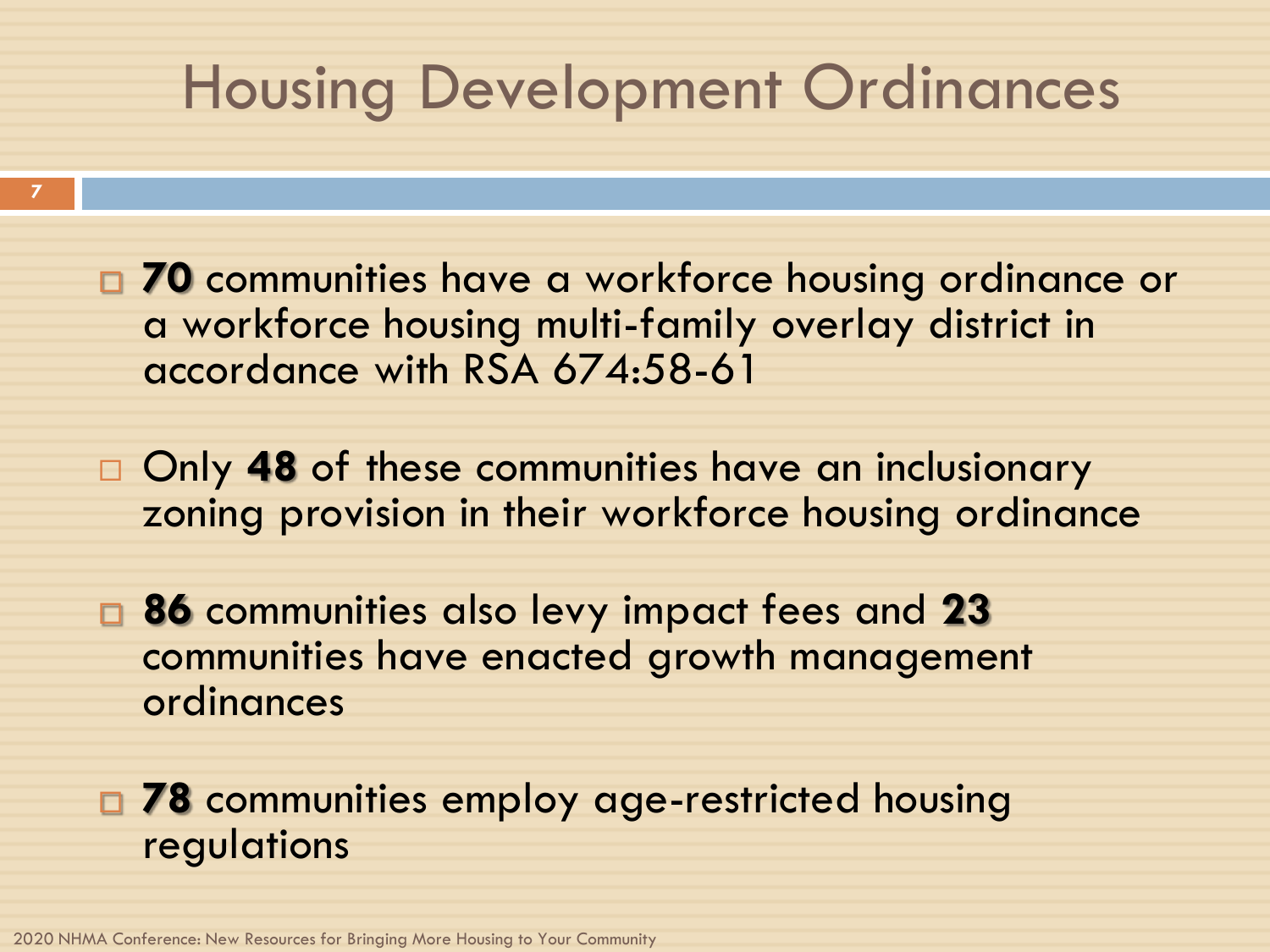#### Accessory Dwelling Unit Ordinances

- **202** communities have adopted an ADU ordinance
- **169** communities require the principal dwelling unit or the accessory dwelling unit to be owner-occupied
- **1 96** communities allow accessory dwelling units in structures which are detached from the principal dwelling unit
- **D** Just under half of the communities that regulate accessory dwelling units permit them as-of-right, while the other half require obtaining a conditional use permit or special exception

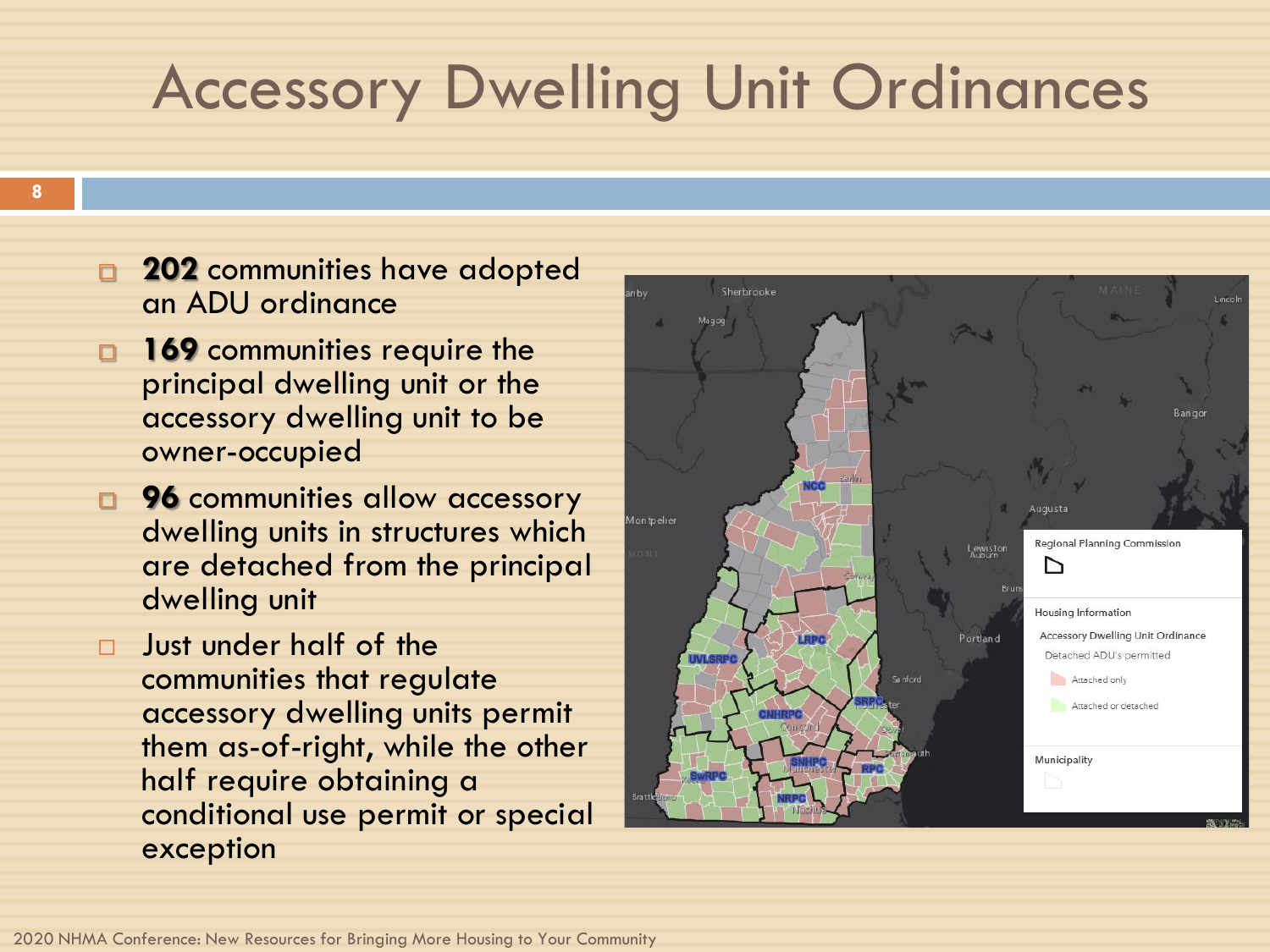## Planning Tools for Housing

- Mixed-Use Zoning (140)
- □ Inclusionary Zoning (48)
- Density Bonus (70)
- □ Cluster Development (177)
- Form-Based Code (6)
- Accessory Dwelling Unit Ordinance detached (96)
- Multifamily residential zoning no data
- □ Planned Unit Development (44)
- □ Transfer of Development Rights (8)
- Village Plan Alternative Subdivision (5)
- Village Center/Compact Downtown Zoning no data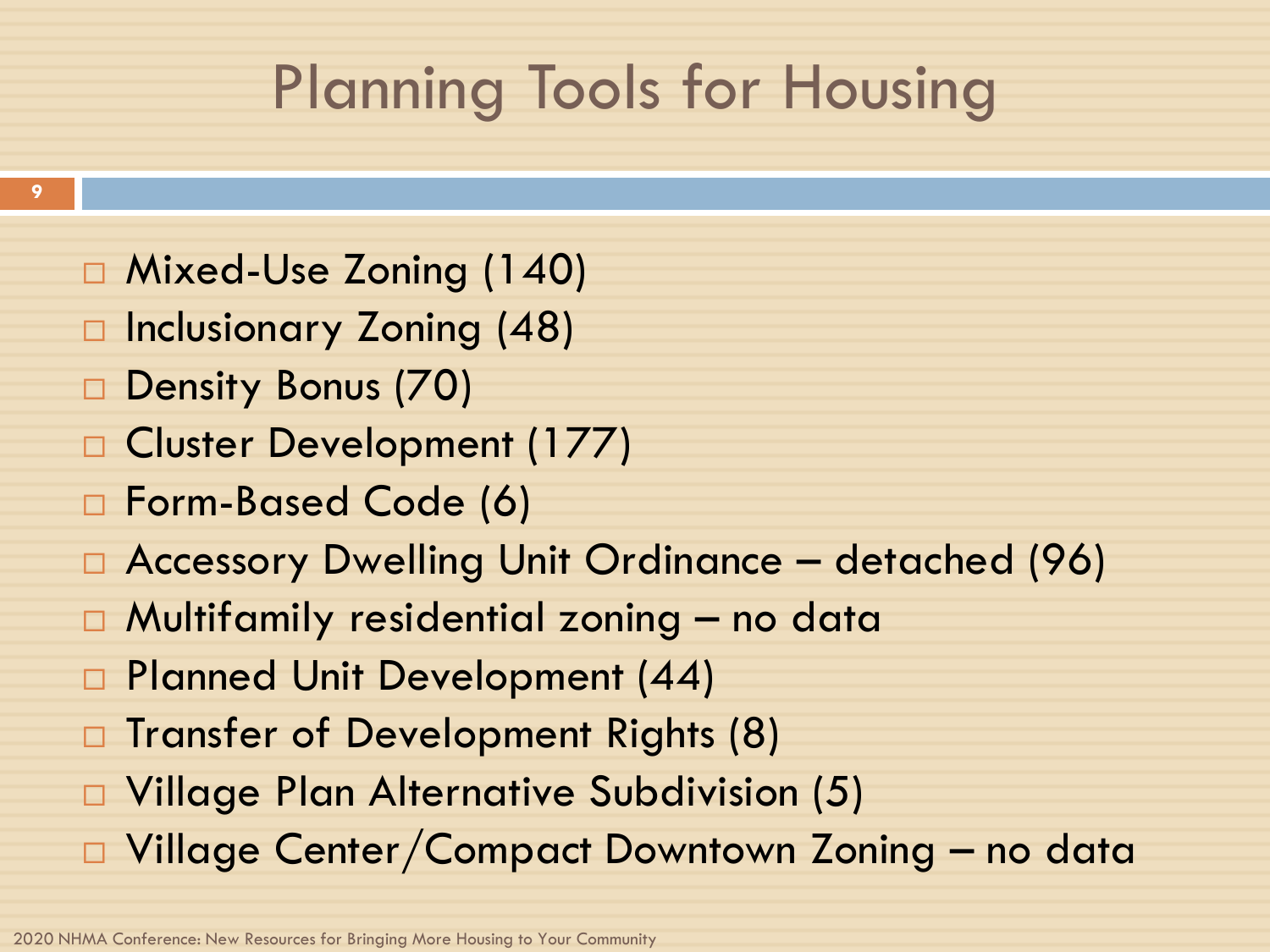#### Interactive Map

**10**

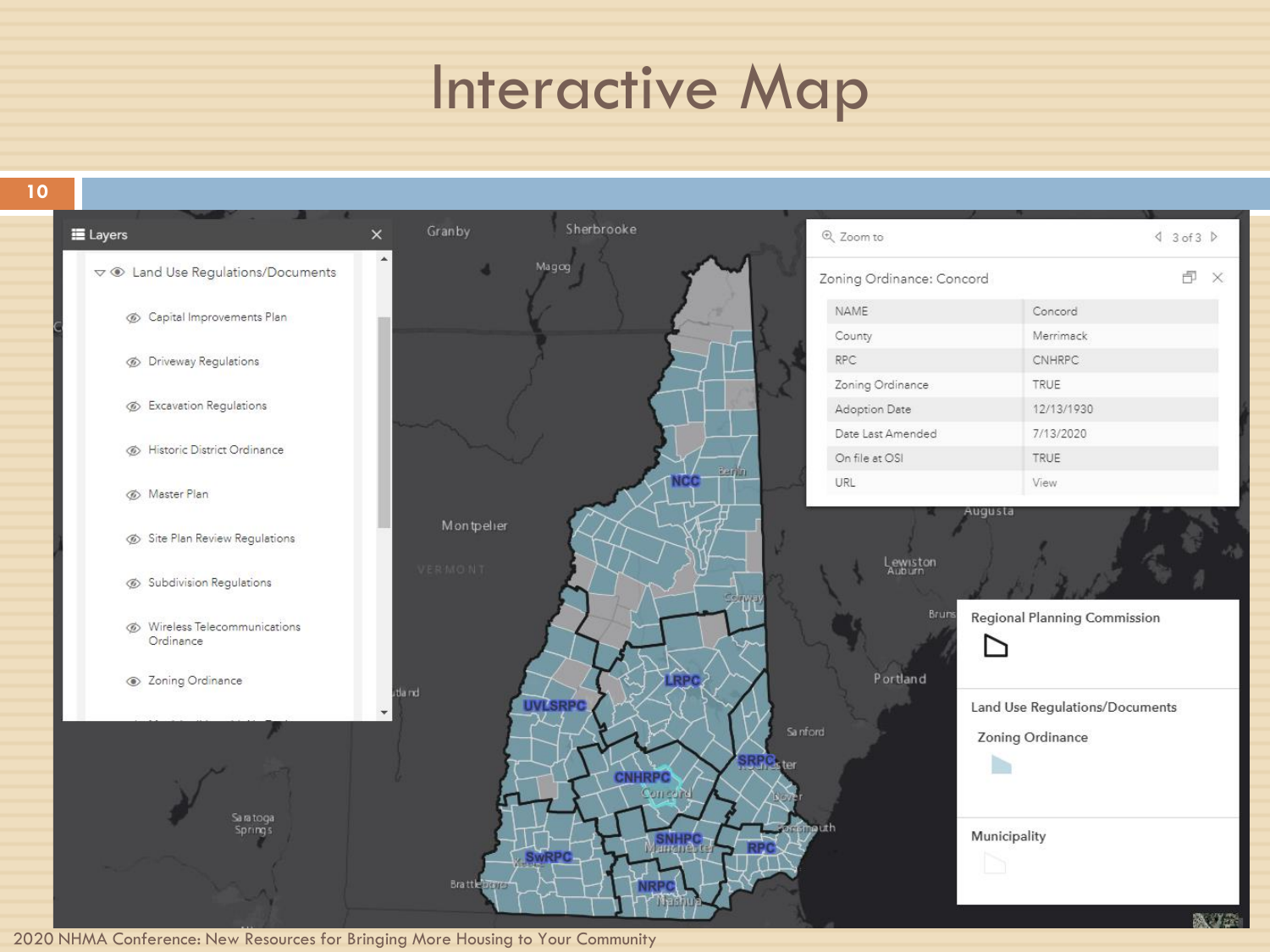## MLUR Survey Takeways

- **E** Many communities are utilizing innovative planning and zoning approaches
- □ Remaining Challenges
	- **E** Making sure communities are aware that these innovative planning tools exist
	- **E** Making sure communities have the necessary resources and adequate capacity to adopt and administer these tools
	- **E** Making the development community aware that a community has adopted particular innovative planning tools
	- **E** Encouraging the development community to utilize such tools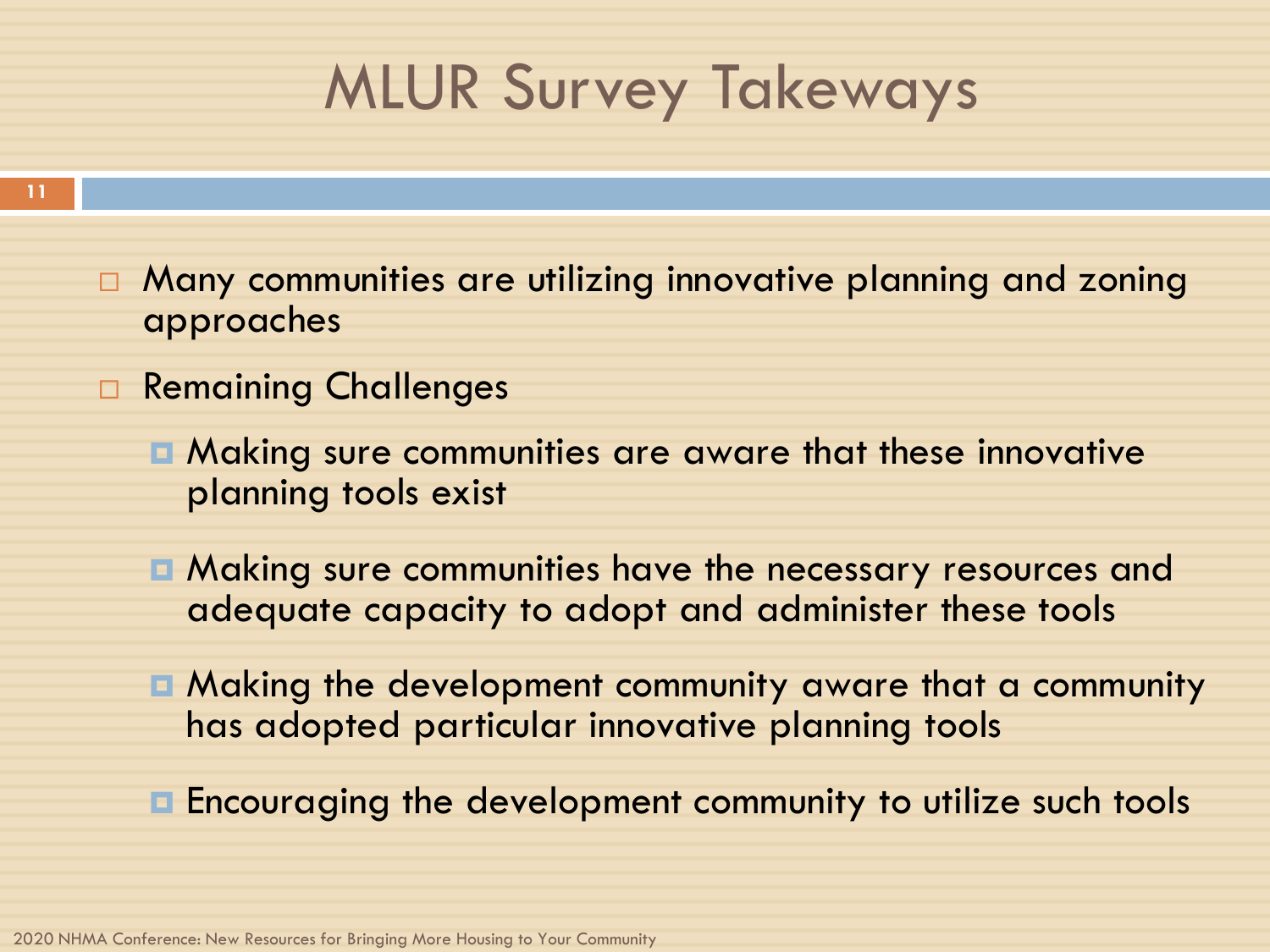### Municipal Land Use Regulation Survey Links

**12**

□ All data, analysis, and maps can be accessed at:

https://www.nh.gov/osi/planning/services/ <u>mrpa/land-use-survey.htm</u>

**E The State of Local Land Use Regulations in New Hampshire -2020 Update** 

□ Interactive Map

**ED Community-By-Community Snapshot** 

**□ Subject Specific Tables**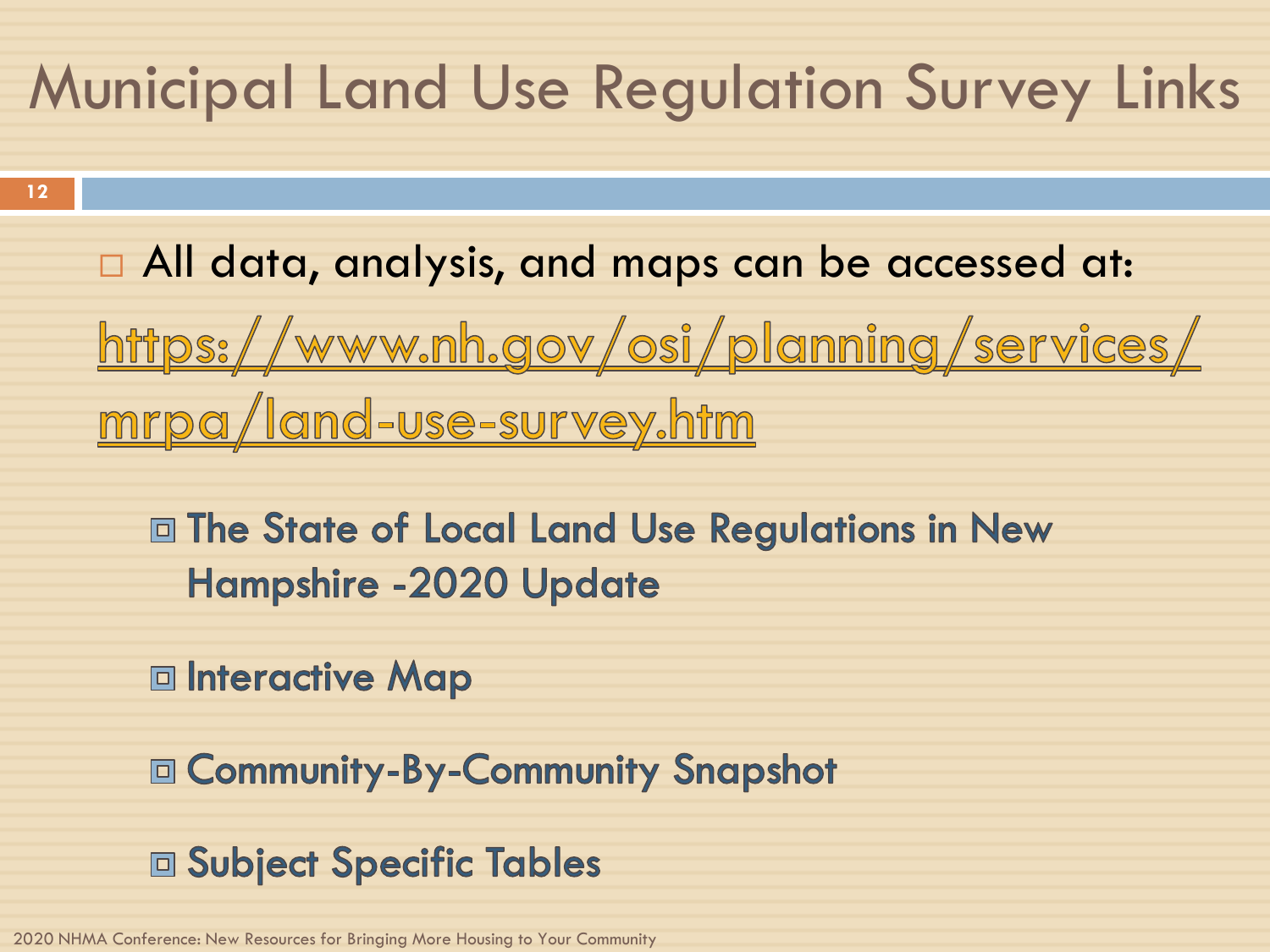## Housing Supply Report

#### **13**

**2019 Housing Units Permitted** 

- **□ Total: 4, 419**
- **B** Singe Family: 2,636
- **B** Multi Family: 2,197
- **E** Manufactured Housing: 293



**Current Estimates and Trends** in New Hampshire's **Housing Supply Update: 2010-2018** 



Prepared by



**STATE OF NEW HAMPSHIRE OFFICE OF STRATEGIC INITIATIVES**<br>easant Street, Concord, New Hampshire 03301 www.nh.gov/os

December 2019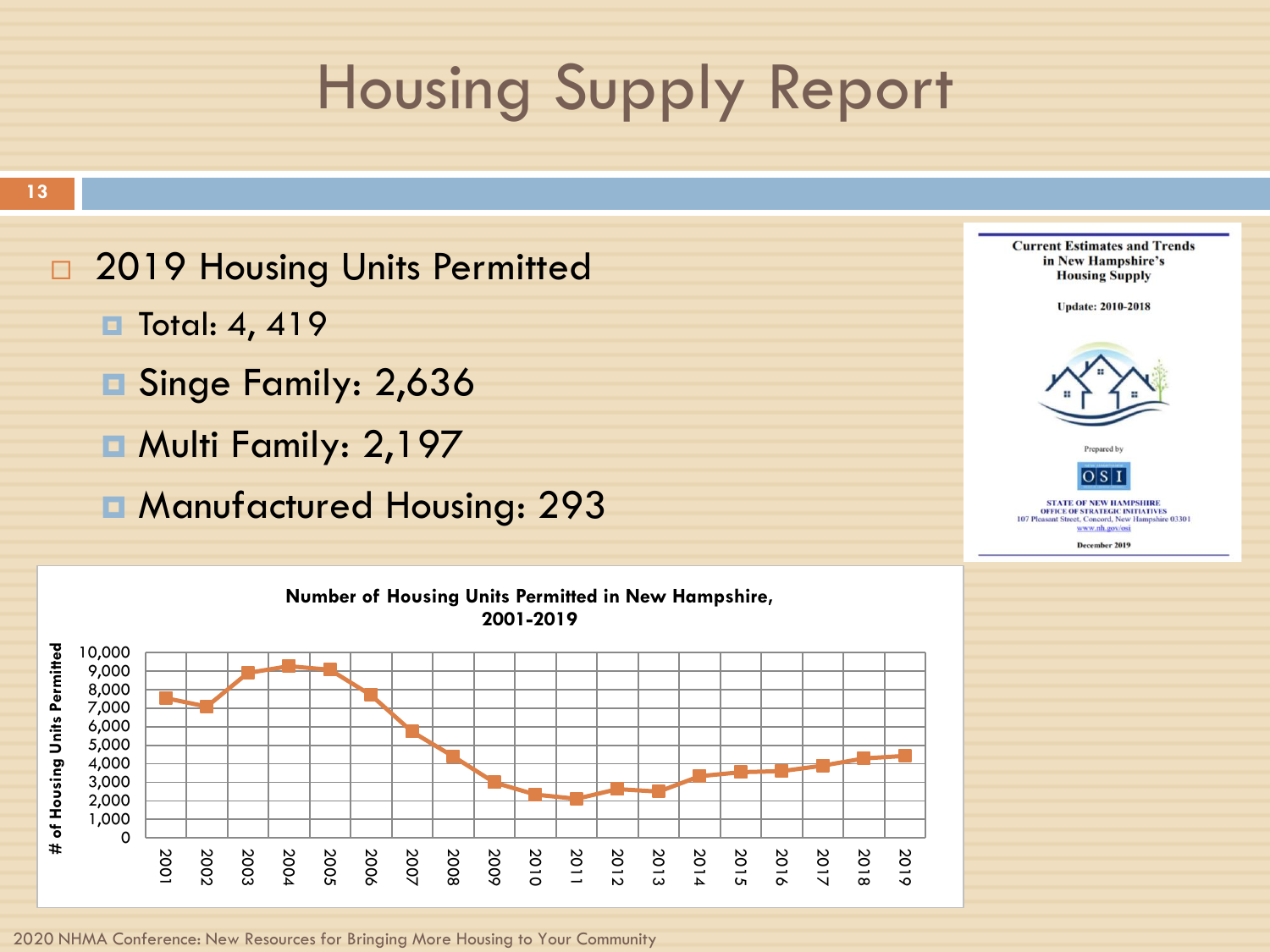## OSI Housing Resources Webpage

 New page includes housing related technical assistance, grants, and data □ Is organized by partnering organization **Provides tools and** 

**14**

resources to incentive housing development

#### https://www.nh.gov/osi/resource <u>-library/housing/index.htm</u>

| AA                                                      | an official NEW HAMPSHIRE government website.                                                                                                                                                                                                                                                                                                                                                                                                                                                                                                                                                                                                                                                                                                                                                                 |
|---------------------------------------------------------|---------------------------------------------------------------------------------------------------------------------------------------------------------------------------------------------------------------------------------------------------------------------------------------------------------------------------------------------------------------------------------------------------------------------------------------------------------------------------------------------------------------------------------------------------------------------------------------------------------------------------------------------------------------------------------------------------------------------------------------------------------------------------------------------------------------|
|                                                         | <b>Strategic Initiatives</b>                                                                                                                                                                                                                                                                                                                                                                                                                                                                                                                                                                                                                                                                                                                                                                                  |
| Tuesday, October 27, 2020                               | For My Home<br><b>For My Business</b><br><b>For My Community</b>                                                                                                                                                                                                                                                                                                                                                                                                                                                                                                                                                                                                                                                                                                                                              |
| <b>B</b> Home                                           | Search this site<br>) Q [<br>Housing                                                                                                                                                                                                                                                                                                                                                                                                                                                                                                                                                                                                                                                                                                                                                                          |
| About OSI                                               |                                                                                                                                                                                                                                                                                                                                                                                                                                                                                                                                                                                                                                                                                                                                                                                                               |
| Energy Division                                         | Accessory Dwelling Units   Affordable/Elderly/Workforce Housing   Condominiums   Housing Commissions   Manufactured<br>Housing   Multi-Family                                                                                                                                                                                                                                                                                                                                                                                                                                                                                                                                                                                                                                                                 |
| > Planning Division                                     | <b>Accessory Dwelling Units</b>                                                                                                                                                                                                                                                                                                                                                                                                                                                                                                                                                                                                                                                                                                                                                                               |
| Special Projects                                        | • Planning for Accessory Dwellings<br>This page contains information and resources about Accessory Dwelling Units including the new technical bulletin                                                                                                                                                                                                                                                                                                                                                                                                                                                                                                                                                                                                                                                        |
| News and Events                                         | compiled in the Spring of 2016.                                                                                                                                                                                                                                                                                                                                                                                                                                                                                                                                                                                                                                                                                                                                                                               |
| Jobs, Grants, RFP's, and<br><b>Funding Availability</b> | Affordable/Elderly/Workforce Housing<br>A Back to Top<br>Resources and Reading - New Hampshire                                                                                                                                                                                                                                                                                                                                                                                                                                                                                                                                                                                                                                                                                                                |
| State Data Center                                       |                                                                                                                                                                                                                                                                                                                                                                                                                                                                                                                                                                                                                                                                                                                                                                                                               |
| Resource Library                                        | • Livable Walkable Communities<br>This section of the Planning page in the Resource Library contains information about how to create a more livable<br>and walkable community for a changing and aging population with resources and links to AARP among others.                                                                                                                                                                                                                                                                                                                                                                                                                                                                                                                                              |
| Contact OSI                                             | Big Homes, Smaller Households - An Assessment of Housing Needs in New Hampshire and, Ben Frost, Esq., AICP -<br>٠<br>NH Housing, November 2014<br>In the decades before the Great Recession, New Hampshire's housing market was a major driver in the state's<br>expanding economy. But with recent shifts in the state's demographic and economic trends. New Hampshire's<br>current housing infrastructure could end up becoming a drag on future economic growth and stability.                                                                                                                                                                                                                                                                                                                            |
|                                                         | . Fair Housing for Regional and Municipal Planning; A Guidebook for New Hampshire Planners col, New Hampshire<br>Housing, April 2014                                                                                                                                                                                                                                                                                                                                                                                                                                                                                                                                                                                                                                                                          |
|                                                         | . They Made a Comic About Workforce Housing, New Hampshire Town and City, November/December 2012<br>How can you explain workforce housing to people without losing them halfway through?" asked Anne Duncan<br>Cooley, executive director of the Upper Valley Housing Coalition. Anne has worked for years as a housing advocate<br>and developed many successful education and outreach programs for a broad range of audiences. She is also on<br>the Orford's selectboard and encounters another set of challenges when she is working on municipal matters. "We<br>have to be experts in everything, understand many issues, and clearly communicate the concepts to the public. I<br>would greatly appreciate any help I can get communicating complicated issues to my constituents," she said.         |
|                                                         | o The Comic - What Is Workforce Housing?                                                                                                                                                                                                                                                                                                                                                                                                                                                                                                                                                                                                                                                                                                                                                                      |
|                                                         | • Meeting the Workforce Housing Challenge and<br>Since the Legislature enacted the workforce housing statute in 2008, many of the state's municipalities have sought<br>the help of New Hampshire Housing as they work to understand the housing market and to provide opportunities for<br>the development of workforce housing.<br>In response to this need for assistance, in early 2009 New Hampshire Housing assembled an advisory committee<br>and hired consultants to develop written guidance for local action under the workforce housing statute. This resulting<br>quidebook, Meeting the Workforce Housing Challenge and, is now available to help local land use boards to address<br>the requirements of the statute and shape future growth consistent with their vision for dynamic, healthy |

communities